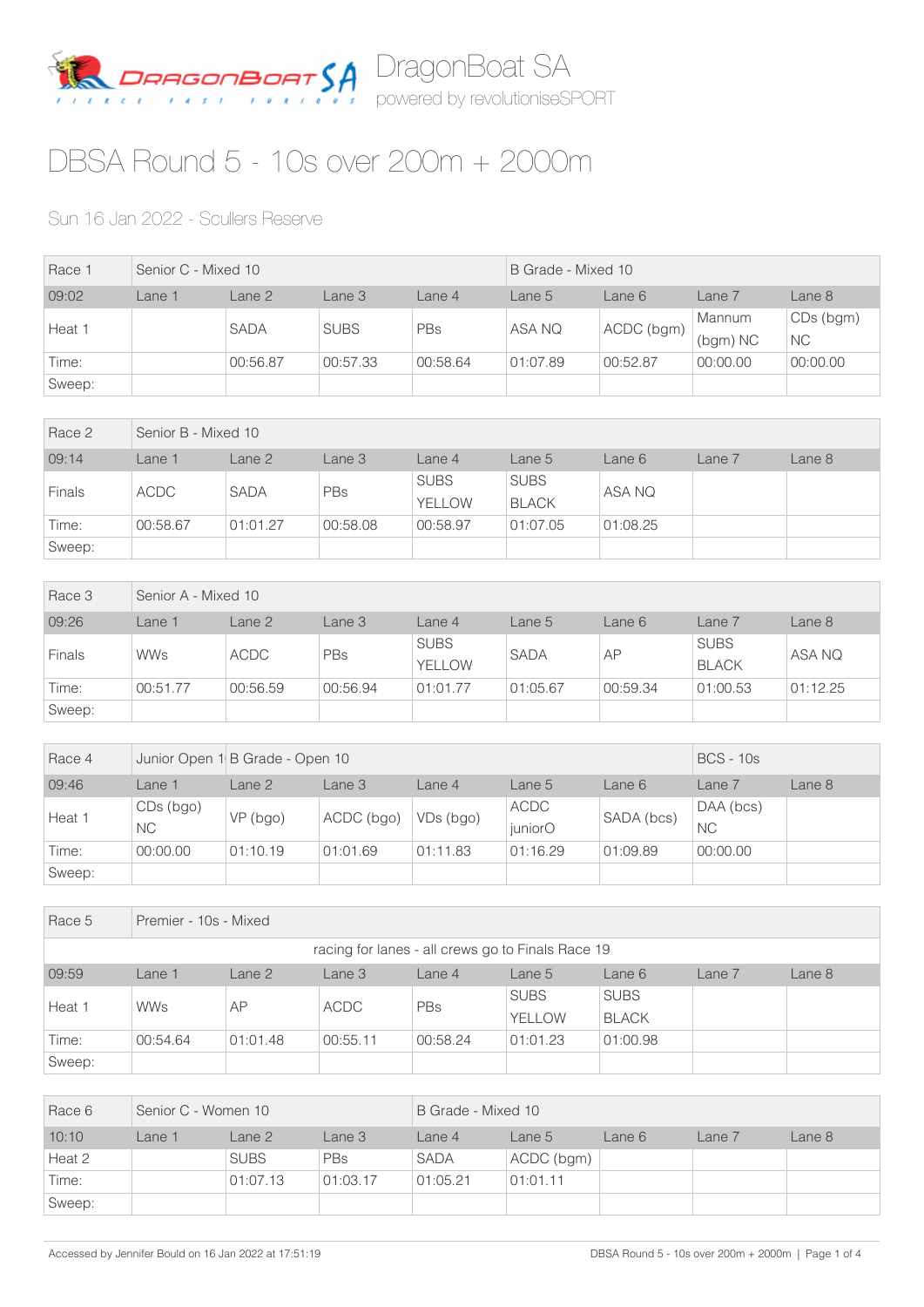## **DBSA Admin**

| From:        | peter lister <peterlister1@dodo.com.au> on behalf of Julie-Lister@dodo.com.au</peterlister1@dodo.com.au> |
|--------------|----------------------------------------------------------------------------------------------------------|
| Sent:        | Sunday, 16 January 2022 8:36 PM                                                                          |
| To:          | DBSA Admin                                                                                               |
| Subject:     | Boat booking form 6/2/2022                                                                               |
| Attachments: | IMG_20220116_0001.pdf                                                                                    |

Please find attached a copy of the boat booking form for 2 boats for 6<sup>th</sup> February for state team single ergos

Regards

Julie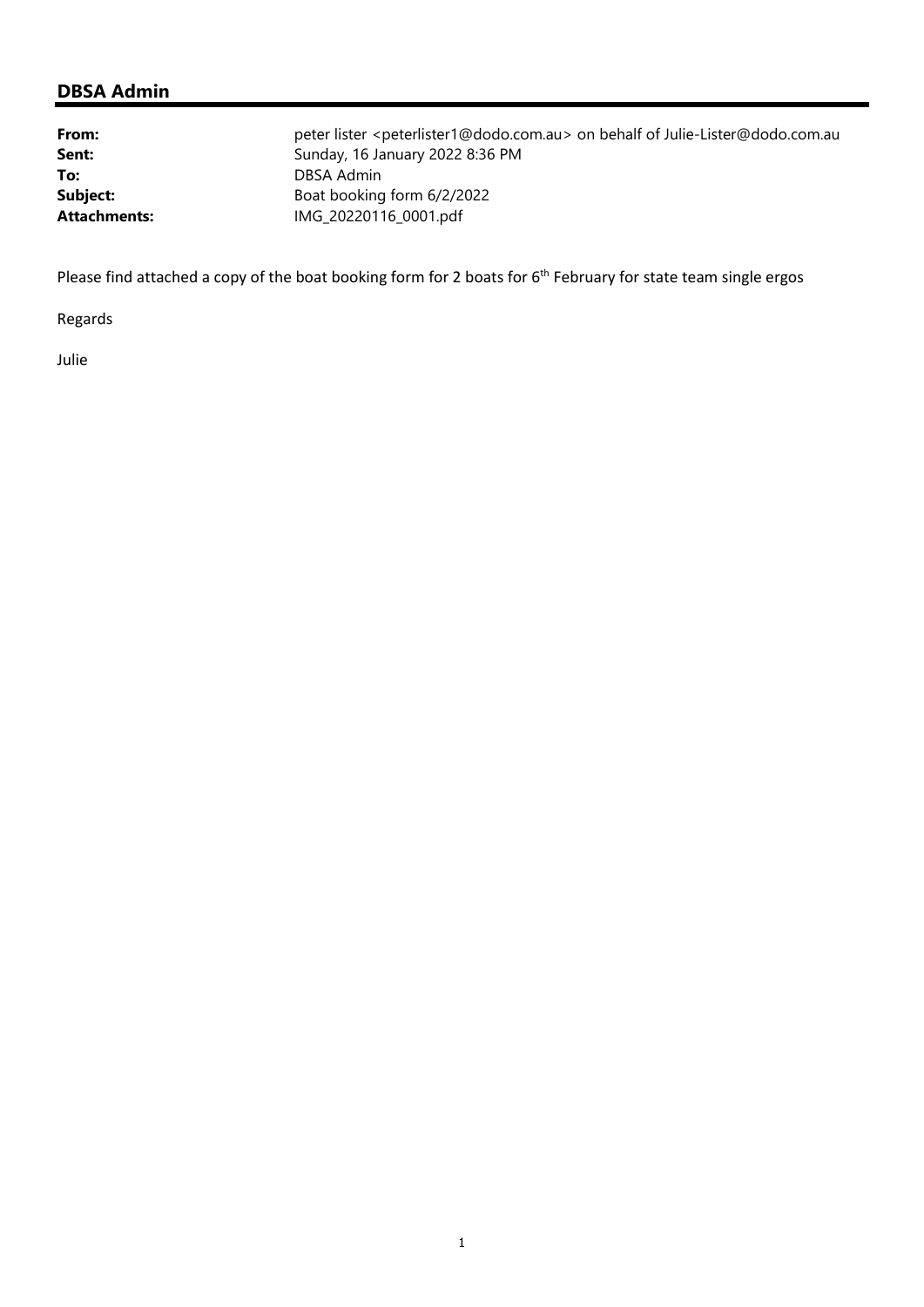| Race 7 |                 | Junior - Mixed Senior C - Open 10 |             |             | B Grade - Women 10 |           |            |            |
|--------|-----------------|-----------------------------------|-------------|-------------|--------------------|-----------|------------|------------|
| 10:12  | $L$ ane 1       | Lane 2                            | Lane 3      | Lane 4      | Lane 5             | Lane 6    | Lane 7     | Lane 8     |
| Heat 1 | ACDC<br>iuniorM | PBs                               | <b>SUBS</b> | <b>SADA</b> | ASA NQ             | VDs (bgw) | $VP$ (bgw) | SADA (bgw) |
| Time:  | 01:11.83        | 00:58.76                          | 01:00.84    | 00:59.19    | 01:07.02           | 01:13.66  | 01:09.56   | 01:17.41   |
| Sweep: |                 |                                   |             |             |                    |           |            |            |

| Race 8 |                                                               | Premier - Mixed 10 - 2000m                                           |             |             |          |  |  |  |  |  |  |
|--------|---------------------------------------------------------------|----------------------------------------------------------------------|-------------|-------------|----------|--|--|--|--|--|--|
|        | there is a 20 second time gap between crews at the start line |                                                                      |             |             |          |  |  |  |  |  |  |
| 10:23  | Lane 1                                                        | Lane 3<br>Lane 8<br>Lane 2<br>Lane $4$<br>Lane 6<br>Lane 7<br>Lane 5 |             |             |          |  |  |  |  |  |  |
| Finals | <b>WWs</b>                                                    | <b>SUBS</b>                                                          | <b>SADA</b> | <b>ACDC</b> | PBs      |  |  |  |  |  |  |
| Time:  | 11:24.09                                                      | 13:43.43                                                             | 12:29.89    | 11:56.97    | 11:54.91 |  |  |  |  |  |  |
| Sweep: |                                                               |                                                                      |             |             |          |  |  |  |  |  |  |

| Race 9        |        | Junior - Mixed Senior B - Women 10 |             |          |                        |        |        |        |
|---------------|--------|------------------------------------|-------------|----------|------------------------|--------|--------|--------|
| 10:48         | Lane 1 | Lane 2                             | Lane 3      | Lane 4   | Lane 5                 | Lane 6 | Lane 7 | Lane 8 |
| <b>Finals</b> |        | <b>SADA</b>                        | <b>SUBS</b> | PBs      | <b>ACDC</b><br>juniorM |        |        |        |
| Time:         |        | 01:06.18                           | 01:03.11    | 01:04.53 | 01:13.87               |        |        |        |
| Sweep:        |        |                                    |             |          |                        |        |        |        |

| Race 10 | Senior B - Open 10 |            |             |             | B Grade - Women 10 |          |           |        |
|---------|--------------------|------------|-------------|-------------|--------------------|----------|-----------|--------|
| 10:57   | <sub>-</sub> ane 1 | Lane 2     | Lane 3      | Lane $4$    | Lane 5             | Lane 6   | Lane 7    | Lane 8 |
| Heat 2  | SADA (bgw)         | <b>PBs</b> | <b>SUBS</b> | <b>SADA</b> | ASA NQ             | VP (bgw) | VDs (bgw) |        |
| Time:   | 01:16.11           | 00:56.50   | 00:57.53    | 01:03.04    | 01:08.94           | 01:11.98 | 01:14.29  |        |
| Sweep:  |                    |            |             |             |                    |          |           |        |

| Race 11 | Senior A - Women 10 |             |             |             | B Grade - Mixed 10 |            |        |        |
|---------|---------------------|-------------|-------------|-------------|--------------------|------------|--------|--------|
| 11:10   | Lane 1              | Lane 2      | Lane 3      | Lane $4$    | Lane 5             | Lane 6     | Lane 7 | Lane 8 |
| Heat 3  |                     | <b>ACDC</b> | <b>SUBS</b> | <b>SADA</b> | <b>WWs</b>         | ACDC (bgm) |        |        |
| Time:   |                     | 01:08.28    | 01:04.47    | 01:11.00    | 01:02.17           | 01:06.16   |        |        |
| Sweep:  |                     |             |             |             |                    |            |        |        |

| Race 12       | Senior A - Open 10 |                             |          |                              |          |            |        |        |  |  |
|---------------|--------------------|-----------------------------|----------|------------------------------|----------|------------|--------|--------|--|--|
| 11:21         | Lane 1             | Lane 2                      | Lane 3   | Lane 4                       | Lane 5   | Lane 6     | Lane 7 | Lane 8 |  |  |
| <b>Finals</b> | <b>ACDC</b>        | <b>SUBS</b><br><b>BLACK</b> | PBs      | <b>SUBS</b><br><b>YELLOW</b> | AP       | <b>WWs</b> |        |        |  |  |
| Time:         | 00:52.97           | 01:03.66                    | 00:55.95 | 00:59.01                     | 01:00.57 | 00:56.24   |        |        |  |  |
| Sweep:        |                    |                             |          |                              |          |            |        |        |  |  |

| Race 13                                              |            | B Grade - Mixi Premier - 10s - Women |                              |             |                             |            |        |        |  |  |
|------------------------------------------------------|------------|--------------------------------------|------------------------------|-------------|-----------------------------|------------|--------|--------|--|--|
| racing for lanes - all PW crews go to Finals Race 21 |            |                                      |                              |             |                             |            |        |        |  |  |
| 11:34                                                | Lane 1     | Lane 2                               | Lane 3                       | Lane $4$    | Lane 5                      | Lane 6     | Lane 7 | Lane 8 |  |  |
| Heat 1                                               | <b>WWs</b> | <b>PBs</b>                           | <b>SUBS</b><br><b>YELLOW</b> | <b>ACDC</b> | <b>SUBS</b><br><b>BLACK</b> | ACDC (bgm) |        |        |  |  |
| Time:                                                | 01:02.01   | 02:03.69                             | 01:07.89                     | 01:05.00    | 00:00.00                    | 01:01.63   |        |        |  |  |
| Sweep:                                               |            |                                      |                              |             |                             |            |        |        |  |  |

| Race 14 | Junior Open 1 B Grade - Open 10 | <b>BCS - 10s</b> |
|---------|---------------------------------|------------------|
|---------|---------------------------------|------------------|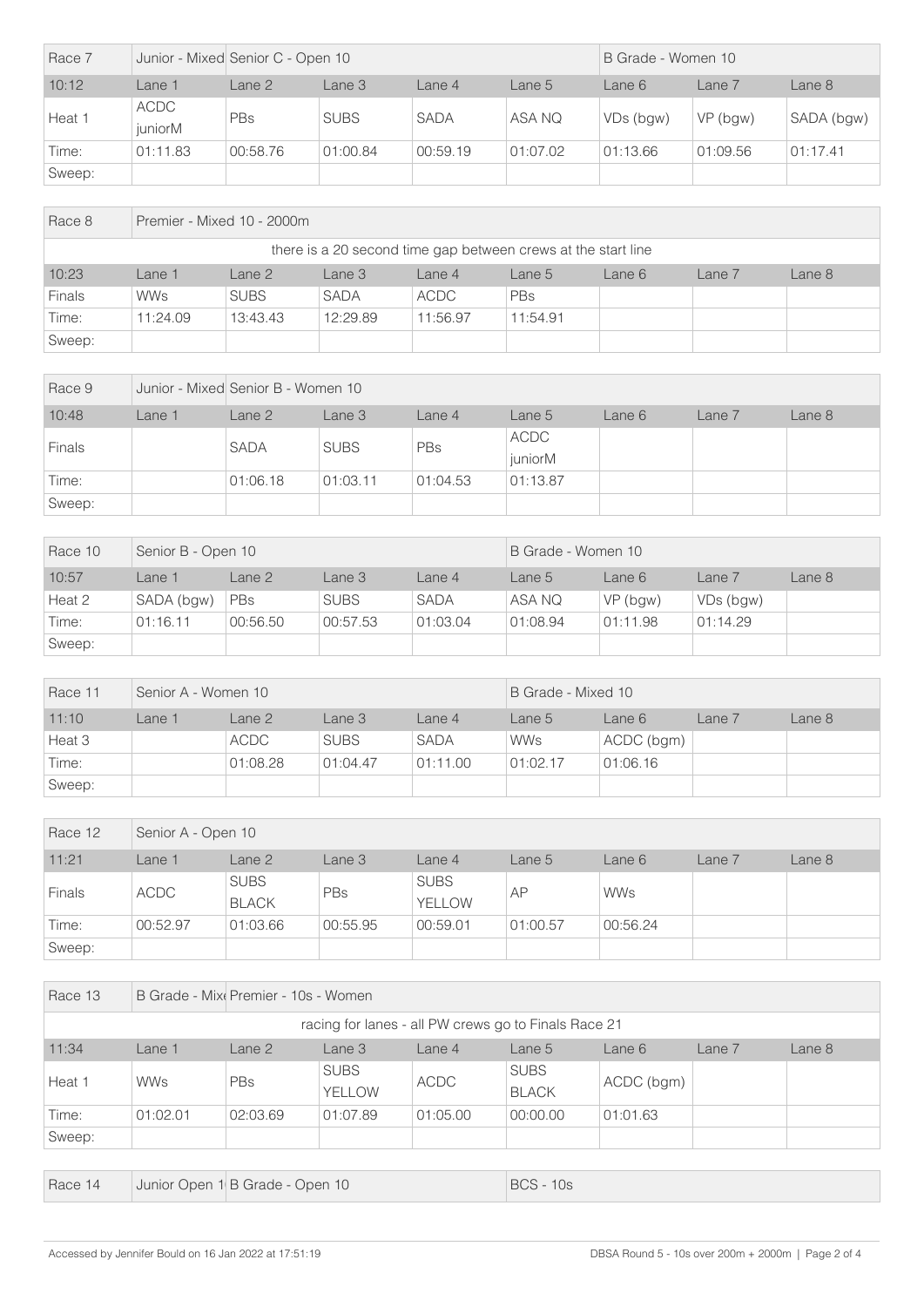| 11:47  | Lane 1 | Lane 2    | Lane 3   | Lane 4     | Lane 5                 | Lane 6     | $Lane$ $7$ | Lane 8 |
|--------|--------|-----------|----------|------------|------------------------|------------|------------|--------|
| Heat 2 |        | VDs (bgo) | VP (bgo) | ACDC (bgo) | <b>ACDC</b><br>juniorO | SADA (bcs) |            |        |
| Time:  |        | 01:12.28  | 01:11.87 | 01:02.26   | 01:15.32               | 01:09.91   |            |        |
| Sweep: |        |           |          |            |                        |            |            |        |

| Race 15 |                                                      | Premier - 10s - Open                                               |             |          |             |  |  |  |  |  |  |  |
|---------|------------------------------------------------------|--------------------------------------------------------------------|-------------|----------|-------------|--|--|--|--|--|--|--|
|         | racing for lanes - all PO crews go to Finals Race 23 |                                                                    |             |          |             |  |  |  |  |  |  |  |
| 11:59   | Lane 1                                               | Lane 2<br>Lane 8<br>Lane 3<br>Lane 7<br>Lane 4<br>Lane 5<br>Lane 6 |             |          |             |  |  |  |  |  |  |  |
| Heat 1  | <b>WWs</b>                                           | AP                                                                 | <b>ACDC</b> | PBs      | <b>SUBS</b> |  |  |  |  |  |  |  |
| Time:   | 00:54.17                                             | 00:59.97                                                           | 00:52.01    | 00:55.09 | 01:01.68    |  |  |  |  |  |  |  |
| Sweep:  |                                                      |                                                                    |             |          |             |  |  |  |  |  |  |  |

| Race 16 | Junior - Mixed B Grade - Women 10 |            |           |            |        |        |        |        |  |
|---------|-----------------------------------|------------|-----------|------------|--------|--------|--------|--------|--|
| 12:10   | Lane 1                            | Lane 2     | Lane 3    | Lane 4     | Lane 5 | Lane 6 | Lane 7 | Lane 8 |  |
| Heat 3  | ACDC<br>juniorM                   | SADA (bgw) | VDs (bgw) | $VP$ (bgw) |        |        |        |        |  |
| Time:   | 01:10.48                          | 01:15.02   | 01:11.59  | 01:14.19   |        |        |        |        |  |
| Sweep:  |                                   |            |           |            |        |        |        |        |  |

| Race 17       | Premier - Open 10 - 2000m |                                                                                                    |                       | Premier - Women 10 - 2000m                                                                               |                            |          |        |        |  |
|---------------|---------------------------|----------------------------------------------------------------------------------------------------|-----------------------|----------------------------------------------------------------------------------------------------------|----------------------------|----------|--------|--------|--|
|               |                           |                                                                                                    |                       | SUBS (po2K) given 30 second time penalty to their finish time for boat collision with boat 2 on a corner |                            |          |        |        |  |
|               |                           | PBs (pw2K) given 30 second time penalty on their finish due to a collision with boat 1 on a corner |                       |                                                                                                          |                            |          |        |        |  |
| 12:24         | Lane 1                    | Lane 2                                                                                             | Lane <sub>3</sub>     | Lane $4$                                                                                                 | Lane 5                     | Lane 6   | Lane 7 | Lane 8 |  |
| <b>Finals</b> | <b>SADA</b><br>(pw2K)     | PBs (pw2K)                                                                                         | <b>SUBS</b><br>(pw2K) | WWs (po2K)                                                                                               | SUBS $(po2K)$ PBs $(po2K)$ |          |        |        |  |
| Time:         | 13:24.54                  | 13:42.07                                                                                           | 00:00.00              | 11:26.76                                                                                                 | 12:52.93                   | 11:39.12 |        |        |  |
| Sweep:        |                           |                                                                                                    |                       |                                                                                                          |                            |          |        |        |  |

| Race 18 |        | Junior Open 1 B Grade - Open 10                                    |              |          |          |  |  |  |  |  |
|---------|--------|--------------------------------------------------------------------|--------------|----------|----------|--|--|--|--|--|
| 12:50   | Lane 1 | Lane 2<br>Lane 8<br>Lane 3<br>Lane 5<br>Lane 7<br>Lane 6<br>Lane 4 |              |          |          |  |  |  |  |  |
| Heat 3  |        | ACDC (bgo)                                                         |              |          | ACDC     |  |  |  |  |  |
|         |        |                                                                    | $ VDs$ (bgo) | VP (bgo) | juniorO  |  |  |  |  |  |
| Time:   |        | 01:02.89                                                           | 01:13.27     | 00:00.00 | 01:15.96 |  |  |  |  |  |
| Sweep:  |        |                                                                    |              |          |          |  |  |  |  |  |

| Race 19                   | Premier - 10s - Mixed        |                                                                    |            |             |                             |          |  |  |  |  |  |  |
|---------------------------|------------------------------|--------------------------------------------------------------------|------------|-------------|-----------------------------|----------|--|--|--|--|--|--|
| lane placings from Race 5 |                              |                                                                    |            |             |                             |          |  |  |  |  |  |  |
| 13:02                     | Lane 1                       | Lane 2<br>Lane 3<br>Lane 7<br>Lane 8<br>Lane 6<br>Lane 4<br>Lane 5 |            |             |                             |          |  |  |  |  |  |  |
| Finals                    | <b>SUBS</b><br><b>YELLOW</b> | PBs                                                                | <b>WWs</b> | <b>ACDC</b> | <b>SUBS</b><br><b>BLACK</b> | AP       |  |  |  |  |  |  |
| Time:                     | 01:02.10                     | 00:58.90                                                           | 00:54.33   | 00:54.57    | 01:04.87                    | 01:00.58 |  |  |  |  |  |  |
| Sweep:                    |                              |                                                                    |            |             |                             |          |  |  |  |  |  |  |

| Race 20 |                        | Junior - Mixed B Grade - Women 10 |            |           |        |        |        |        |  |  |
|---------|------------------------|-----------------------------------|------------|-----------|--------|--------|--------|--------|--|--|
| 13:14   | Lane 1                 | Lane 2                            | Lane 3     | Lane 4    | Lane 5 | Lane 6 | Lane 7 | Lane 8 |  |  |
| Heat 4  | <b>ACDC</b><br>juniorM | $VP$ (bgw)                        | SADA (bgw) | VDs (bgw) |        |        |        |        |  |  |
| Time:   | 01:14.01               | 01:12.12                          | 01:17.03   | 01:16.23  |        |        |        |        |  |  |
| Sweep:  |                        |                                   |            |           |        |        |        |        |  |  |